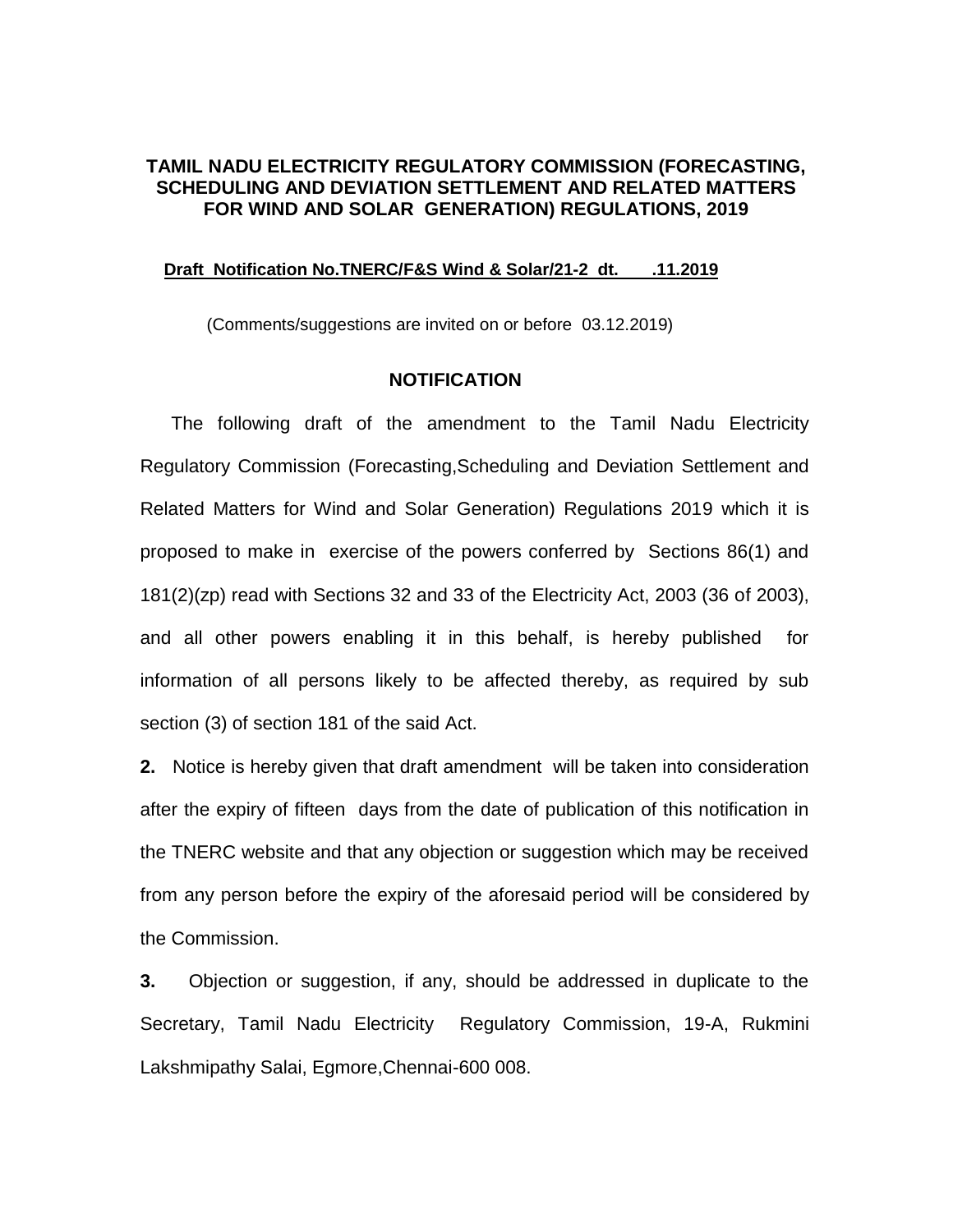## **AMENDMENT**

 **In the said Regulations, in regulation 1, in sub-regulation (2), for the proviso, the following proviso shall be substituted, namely:-**

 *"Provided that the provisions relating to Commercial Arrangements and the provisions regarding Deviation Charges and penalty, shall come into force on such date as the Commission may notify in this behalf."*

(By order of the Tamil Nadu Electricity Regulatory Commission)

 (S.Chinnarajalu) **Secretary**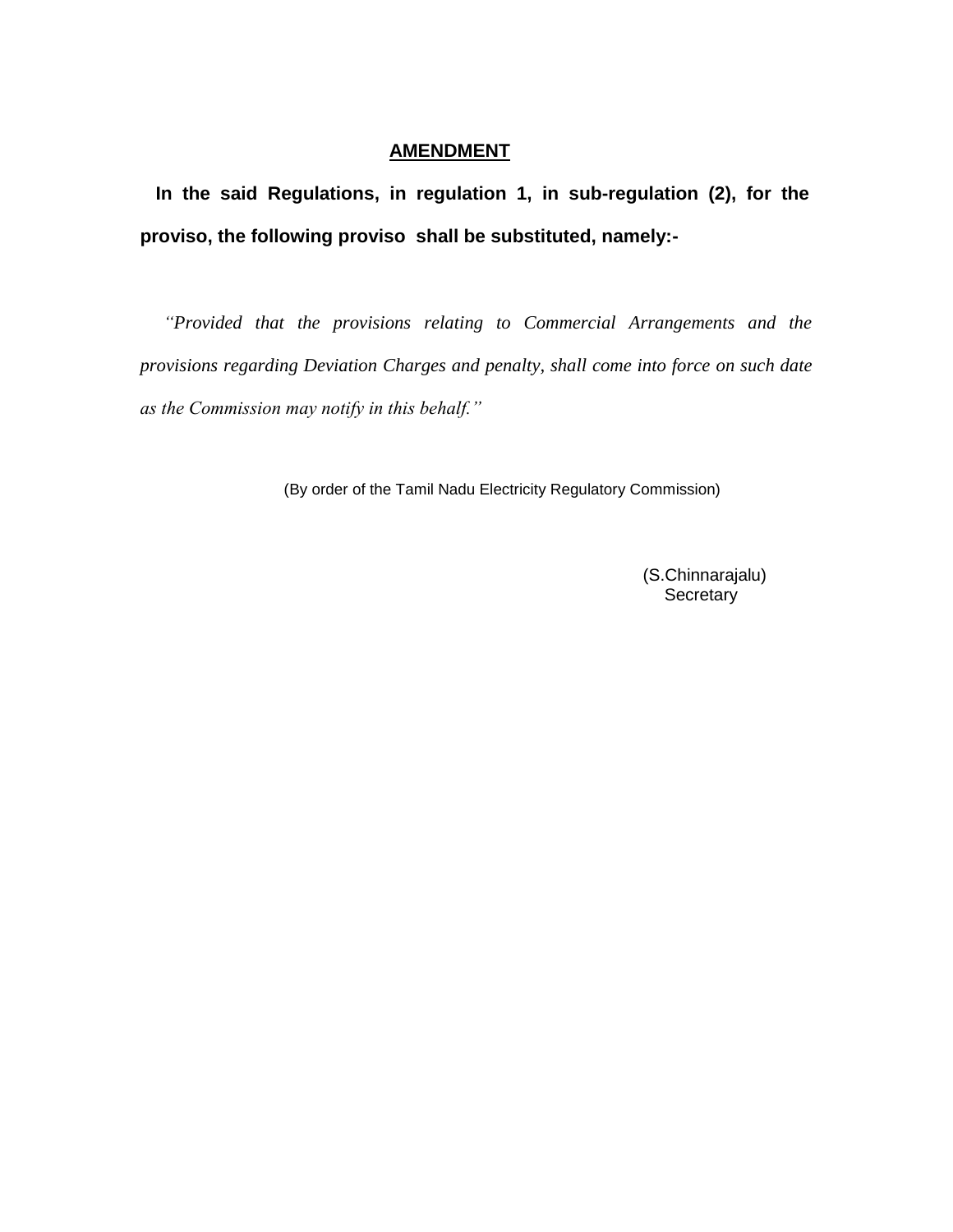#### **EXPLANATORY STATEMENT**

 In accordance to the proviso to sub-regulation (2) of Regulation 1 of Commission's Forecasting, Scheduling, and Deviation Settlement and Related Matters for Wind and Solar Generation Regulations, 2019, the provisions relating to Commercial Arrangements and the provisions regarding Deviation Charges and penalty, should have come into force six months after the commencement of the Regulations i.e from 21.9.2019. Representations have been received from stakeholders to revise the implementation date of commercial mechanism such that time is available for trial run after installation of hardware, software and all activities required for implementation of the Deviation Settlement Mechanism. The State Load Despatch Centre, TANTRANSCO has also requested for extension of time to complete Pilot run of software modules and installation of all equipments necessary for implementation of the Deviation Settlement Mechanism.

 The amendment proposed is an enabling provision to notify an effective date for implementation of the commercial mechanism based on completion of all required activities for implementing the Deviation Settlement Regulations.

(By order of the Tamil Nadu Electricity Regulatory Commission)

 (S.Chinnarajalu) **Secretary**